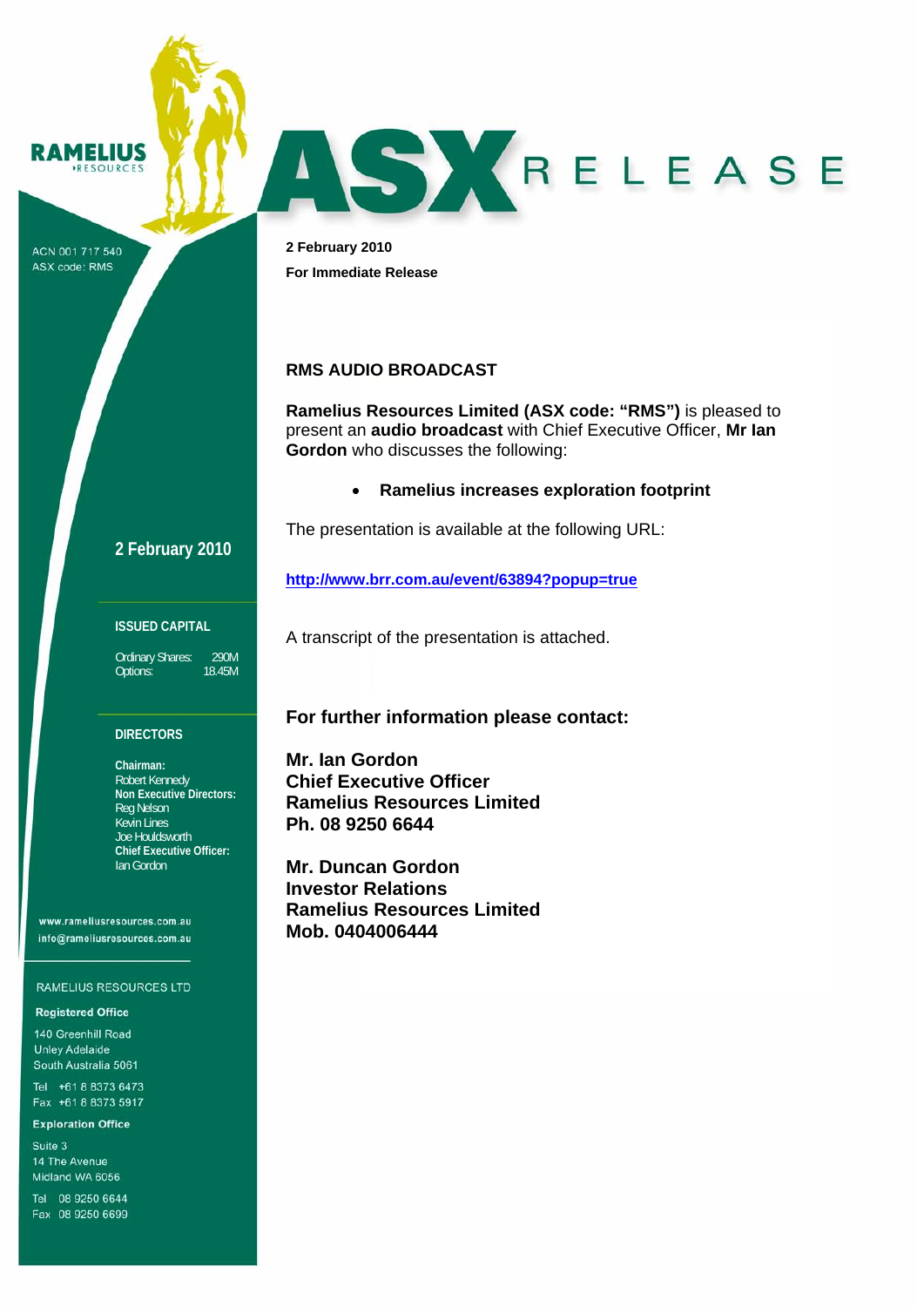# **BOARDROOMRADIO INTERVIEW WITH IAN GORDON, CHIEF EXECUTIVE OFFICER OF RAMELIUS RESOURCES LIMITED**

- **Q1 I'm joined today by the Chief Executive Officer of Ramelius Resources, Mr Ian Gordon. Ian, thanks for your time.**
- **A1** Thanks, James.
- **Q2 The company recently announced a farm-in deal at the Glen Isla Project in New South Wales and also a joint venture at the Big Blue Project in Nevada. Ian, can you touch on the detail of these projects, and, I guess, why Ramelius was attracted to them and how it fits your growth strategy?**
- **A2** Okay, James. Previously Ramelius was focusing its exploration on the Spargoville Project, and whilst we're going to continue exploration of Spargoville and especially at, and near, Wattle Dam, the Company felt it was the right time to expand its horizons a bit in the exploration sense and what we want to try and do is look for large deposits that can transform the Company. So at Glen Isla in New South Wales we're focussed on discovering high grade epithermal deposits similar to Vera-Nancy in Queensland and then in Nevada we're looking for large sediment-hosted gold deposits similar to those found on the Carlin Trend. The real reason for moving into these areas is to look for larger deposits. We feel that whilst Spargoville is a good opportunity to find Wattle Dam style deposits, we really want to transform the company and that's why we're looking for these large deposits.

## **Q3 Okay. On the production front, can you talk us through the quarter that has just past for Wattle Dam from a production standpoint?**

**A3** Wattle Dam produced about 20,800 ounces for the quarter from about 17,000 tonnes of both high grade and low grade. The grade of the development ore was 41 grams to the tonne, which was a spectacular result, and because we got such a good result we expect the economics of Wattle Dam to be transformed going forward and should provide significant cash flow at least until the end of this year and we feel into 2011 as well. More importantly though it delivered about \$16 million in operating cash flow and that's put us in a very strong financial position with about \$26 million in cash and gold and no debt. Also the company has got no significant capital expenditure moving forward and any production from Wattle Dam for the rest of this year will go straight to the bottom line.

## **Q4 And, Ian, from an operational perspective, were you happy with the quarter? Were there any areas that you think the Company can improve on?**

**A4** Well, we're extremely happy with the quarter. We had forecast production of about 6000 ounces but to deliver over 20,000 was an exceptional result, so,